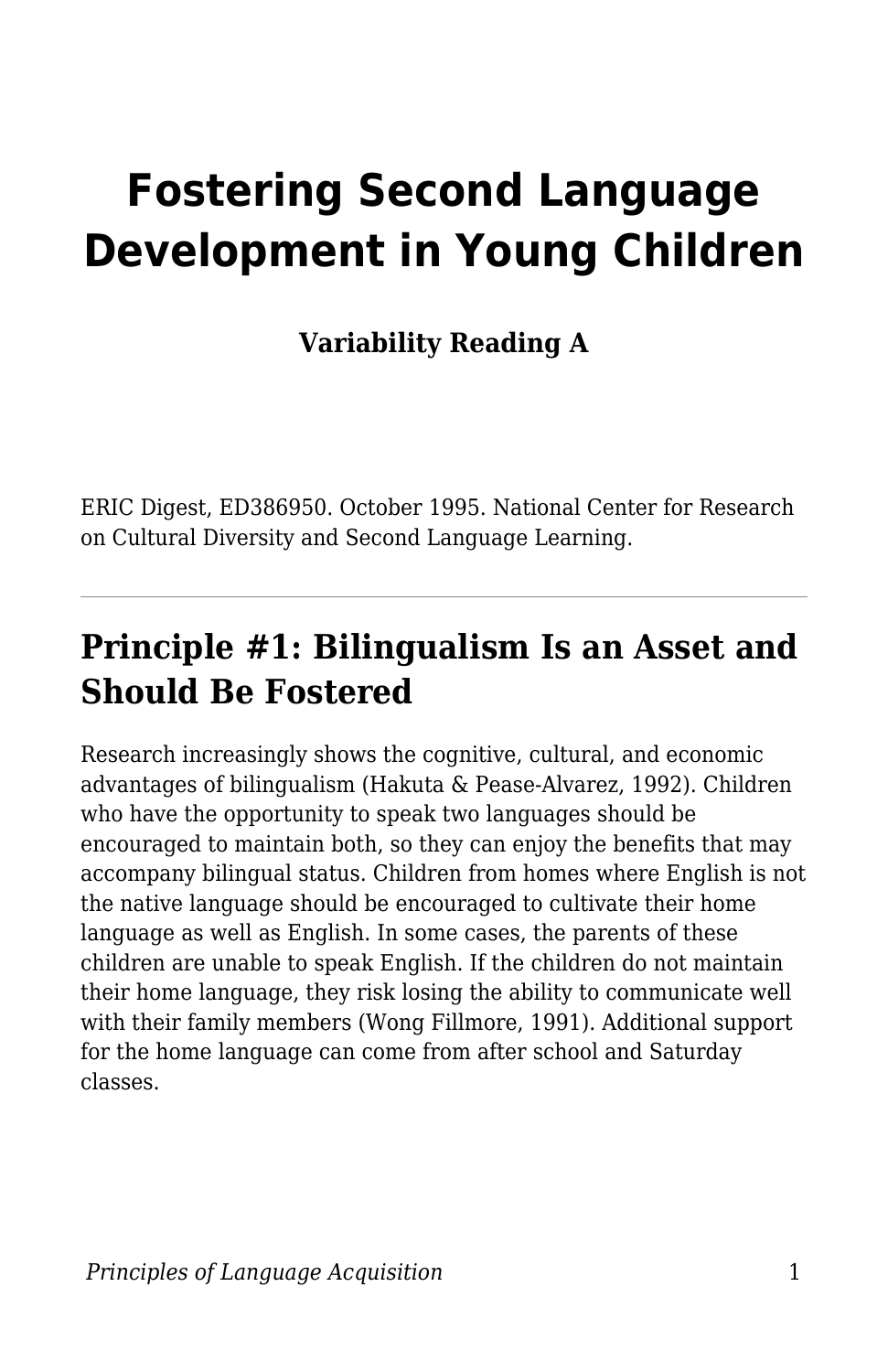### **Principle #2: There Is an Ebb and Flow to Children's Bilingualism; it Is Rare for Both Languages to Be Balanced**

The false argument is sometimes made that encouraging the native language at home prevents children from developing either language well. It is important to realize, rather, that as a child is learning a second language, one language may predominate because the child is using that language more than the other at a given time. Children showing a lack of proficiency in both languages are most likely undergoing a developmental phase in which limited use causes proficiency in the home language to decline, while the second language has not yet reached an age-appropriate level. Teachers should view this as a period of temporary language imbalance during which the child may not perform as well as native speakers in either language. This should be considered healthy and normal. It is rare for bilinguals to have both languages in balance. Yet, most bilingual children will reach age-level proficiency in their dominant language given adequate exposure and opportunities for use.

### **Principle #3: There Are Different Cultural Patterns in Language Use**

Language minority children from different cultural backgrounds may experience culture conflict in school because their ways of learning and communicating are different from the routines of the classroom. Teachers can identify these differences through classroom communication patterns. For example, some children may not participate verbally in classroom activities because in their home culture calling attention to oneself and showing one's knowledge are regarded as overly assertive and even arrogant forms of behavior (Philips, 1972). Likewise, some children might be embarrassed by a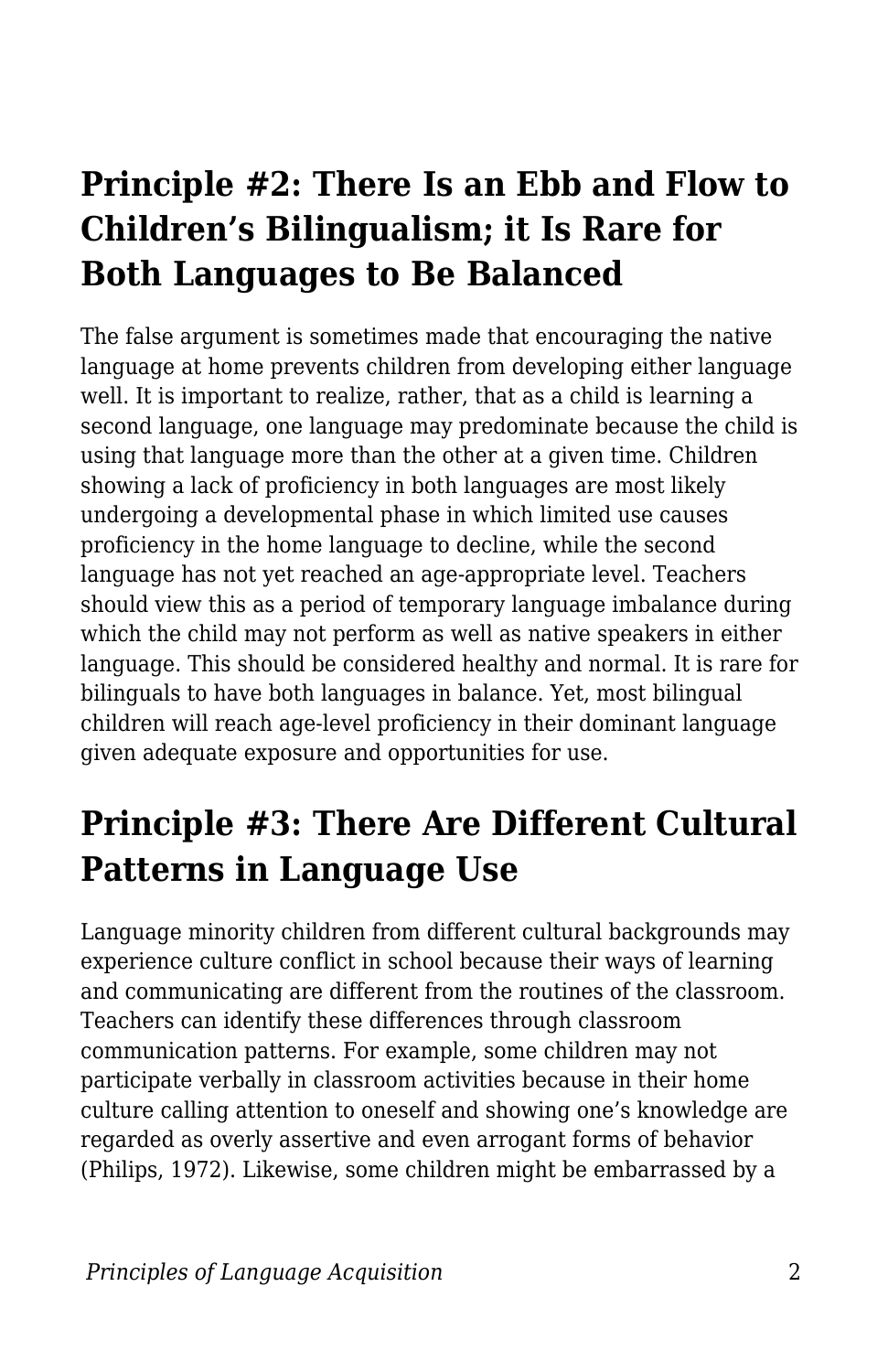teacher saying, "You should be proud of yourself"; more effective praise for them might be, "Your family will be proud of you." By validating the students' cultures and using communication patterns familiar to them, teachers provide a much richer and more effective approach to culturally sensitive instruction than by focusing on occasional celebrations of the history and traditions of different ethnic groups. Children will feel validated in the classroom if they are encouraged to acclimate gradually through daily affirmation of their learning styles and communication patterns.

### **Principle #4: For Some Bilingual Children, Code-Switching Is a Normal Language Phenomenon**

While some children acquiring a second language appear at first to confuse the two languages, code-switching is, in fact, a normal aspect of second language acquisition. Young bilingual children tend to insert single items from one language into the other (McClure, 1977), primarily to resolve ambiguities and clarify statements. Children over nine and adults, however, tend to switch languages at the phrase or sentence level, typically to convey social meanings. Studies of codeswitching in adults show it to be a sophisticated, rule-governed communicative device used to achieve goals such as conveying emphasis or establishing cultural identity. Children acquiring a second language are learning to switch languages in the sophisticated manner they hear in their homes and communities. Teachers should not hesitate to switch languages to accommodate the language and culture of their students. The goal must always be to communicate, rather than adhere to rigid rules about which language can be used in a given circumstance or at a given time.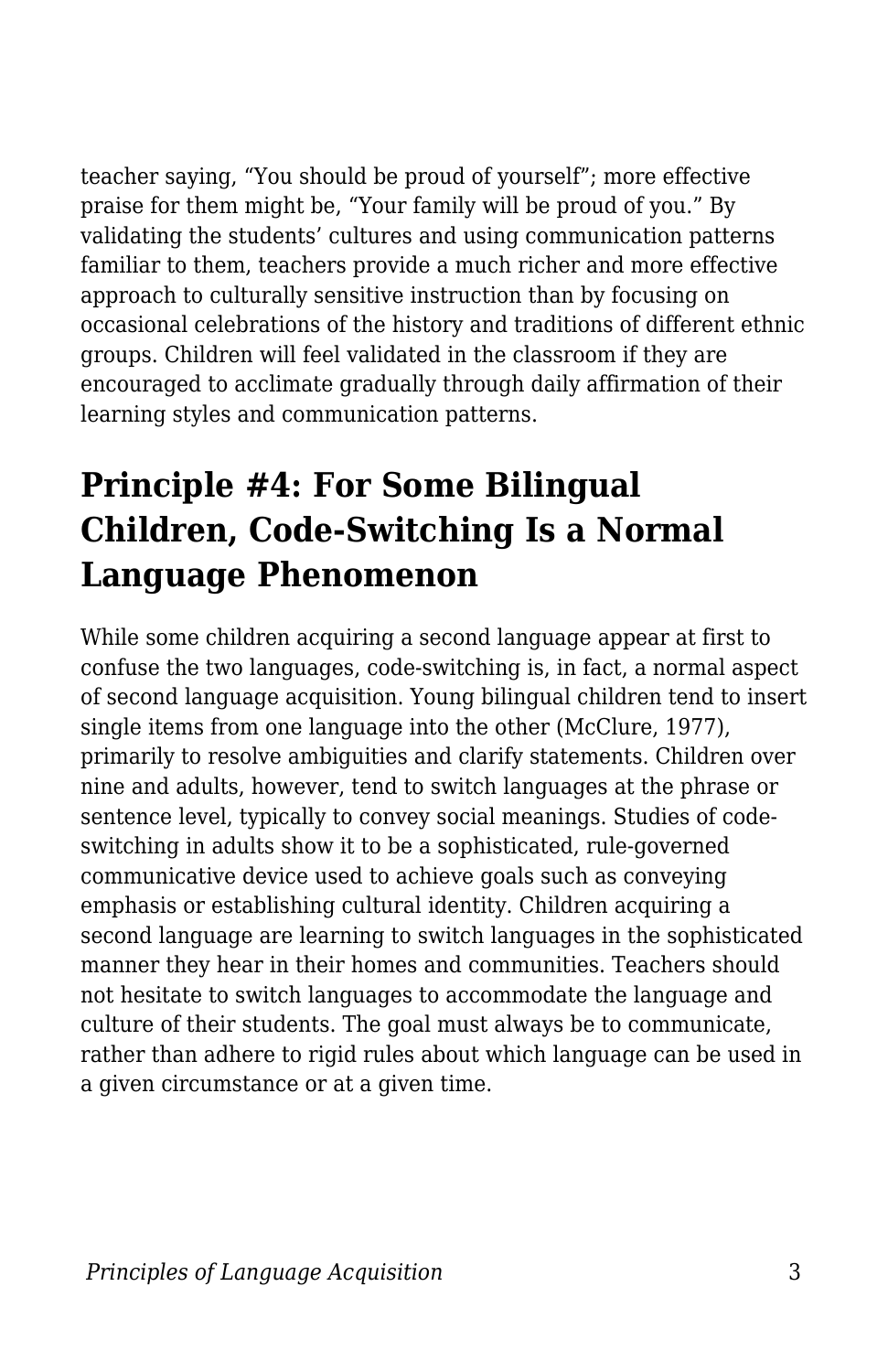# **Principle #5: Children Come to Learn Second Languages in Many Different Ways**

Children become bilingual in different ways, the two most common being simultaneous acquisition of two languages and successive acquisition of a second language. A child under the age of three who is exposed to two languages usually experiences simultaneous acquisition. If the child is exposed to the second language at an older age, successive acquisition usually occurs. The rate of acquisition varies depending on the amount of exposure and support the child receives as well as on individual differences.

Four types of bilingualism that fall into the two ways of learning languages have been identified.

For types 1 and 2, children have had high exposure to both languages at an early age.

- *Type 1, Simultaneous Bilingualism*, refers to children who have early exposure to both languages and are given ample opportunities to use both.
- *Type 2, Receptive Bilingualism*, refers to children who have high exposure to a second language but have little opportunity to use or practice it.

For types 3 and 4, children are learning the second language sequentially, after they have learned their first language.

- *Type 3, Rapid Successive Bilingualism*, refers to children who have had little exposure to a second language before entering school but have ample opportunity to use it once they enter.
- *Type 4, Slow Successive Bilingualism*, refers to children who have had little exposure to a second language and who have or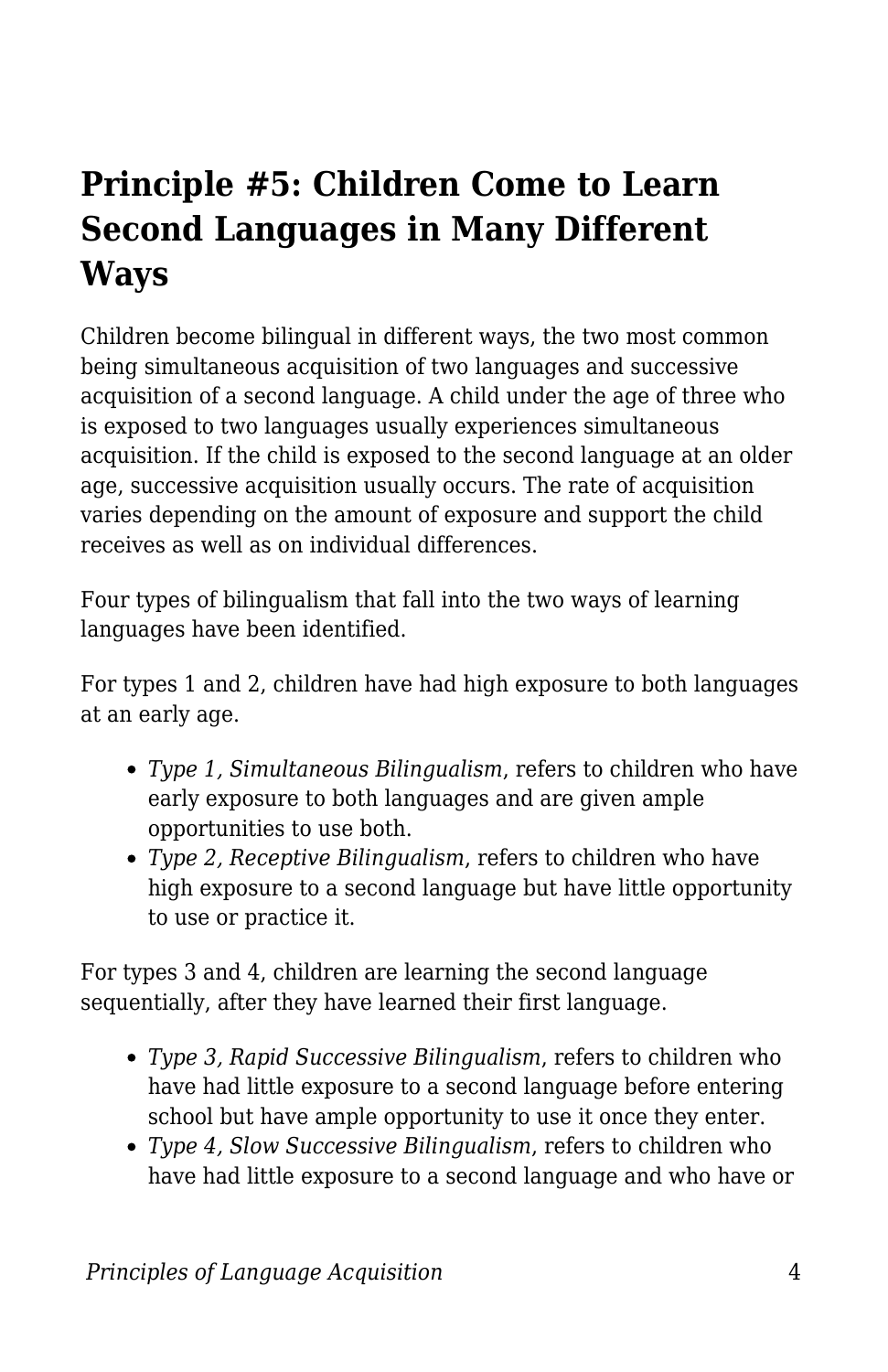avail themselves of few opportunities and have low motivation to use it.

While these four generally describe the second language acquisition process, the complexity of bilingualism can produce other variances.

# **Principle #6: Language is Used to Communicate Meaning**

Children will internalize a second language more readily if they are asked to engage in meaningful activities that require using the language. For children who are learning English as a second language, it is important that the teacher gauge which aspects of the language the child has acquired and which ones are still to be mastered. Wong Fillmore (1985) recommends a number of steps that teachers can use to engage their students:

- Use demonstrations, modeling, role-playing.
- Present new information in the context of known information.
- Paraphrase often.
- Use simple structures, avoid complex structures.
- Repeat the same sentence patterns and routines.
- Tailor questions for different levels of language competence and participation.

# **Principle #7: Language Flourishes Best in a Language-Rich Environment**

Teachers of children with limited English proficiency need to be good models of language use. In particular, they should encourage children to practice English as much as possible and provide reinforcement by expanding on the children's vocabulary repertoire and by speaking coherently. It is important for children learning English to interact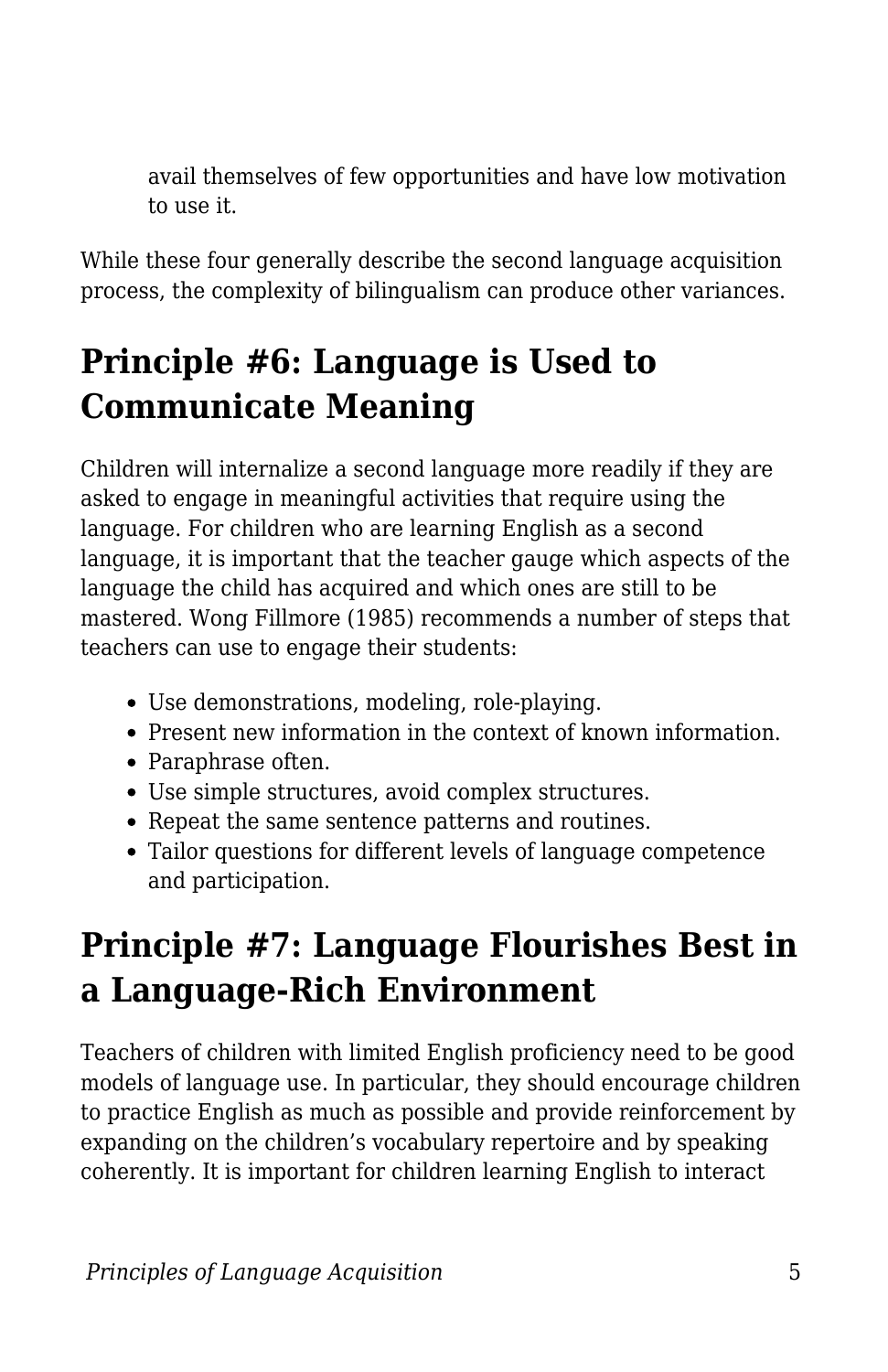with others in the classroom as much as possible. Speaking with their peers will give them a stronger reason for communicating. Second language learners also need to be exposed to meaningful literacy activities. This is especially important for children from homes where literacy activities may be rare. It is vital for teachers to make reading and writing appealing and significant to the children. They should encourage students to write about people, places, or activities that are important to them. Such topics will motivate students to take risks with the language that they might not take with artificial or meaningless subjects.

# **Principle #8: Children Should Be Encouraged to Experiment With Language**

Learning a second language is similar to learning a first language in that a child needs to experiment and produce utterances that may be inaccurate yet reflect normal language development. In this way, the child is attempting to figure out the patterns and rules that govern the language. To correct the child's speech, teachers should rephrase or expand on what the child has already said. Feedback from peers will also help the children determine which phrases are right and wrong. While children may appear to be making more mistakes during experimentation, they are actually learning to internalize chunks of appropriate speech. They test these chunks of language by using them in situations that may or may not be appropriate. The feedback they receive helps them determine whether they have guessed correctly.

# **Conclusion**

If current demographic trends continue, more teachers will face culturally and linguistically diverse students in their classrooms. These teachers need to understand the process of second language acquisition and how to alter their instructional styles to meet their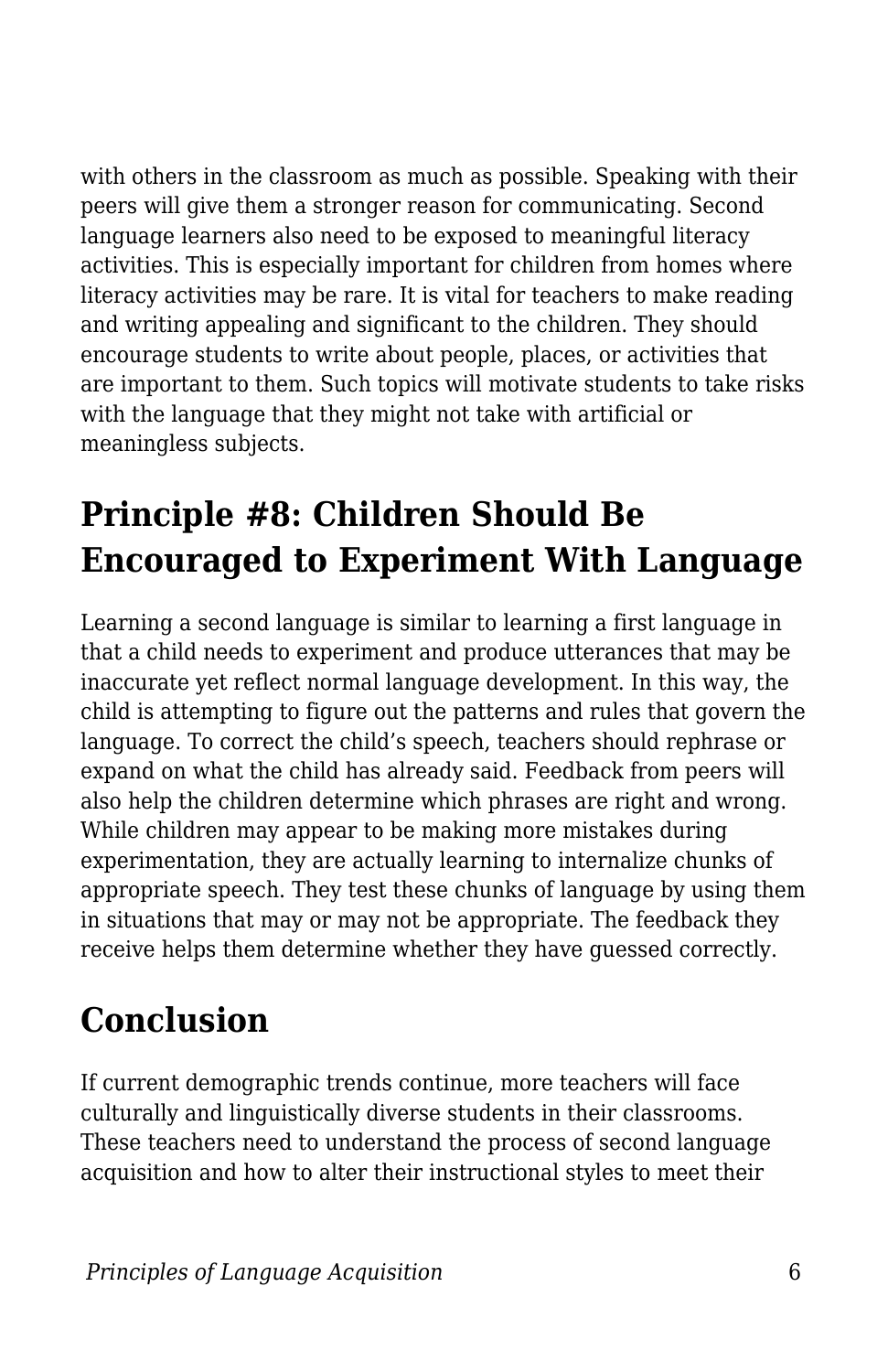students' needs. Adjustments in instruction, however, should not include a lowering of standards for these children. Instead, teachers should be encouraged to keep their standards high and to develop methods that will promote the achievement of all their students as they become competent, literate adults.

### **References**

Hakuta, K., & Pease-Alvarez, L. (1992). Enriching our views of bilingualism and bilingual education. Educational Researcher, 21, 4–6.

McClure, E. F. (1977). Aspects of code-switching in the discourse of bilingual Mexican-American children (Tech. Rep. No. 44). Cambridge, MA: Berancek and Newman.

Philips, S. (1972). Participant structures and communicative competence: Warm Springs children in community and the classroom. In C. B. Cazden, V. P. John, & D. Hymes (Eds.), Functions of language in the classroom. New York: Teachers College Press.

Wong Fillmore, L. (1985). Second language learning in children: A proposed model. In R. Eshch & J. Provinzano (Eds.), Issues in English language development. Rosslyn, VA: National Clearinghouse for Bilingual Education.

Wong Fillmore, L. (1991). When learning a second language means losing the first. Early Childhood Research Quarterly, 6, 323–347.

This Digest is based on a report published by the National Center for Research on Cultural Diversity and Second Language Learning, Fostering Second Language Development in Young Children: Principles and Practices (1995), by Barry McLaughlin.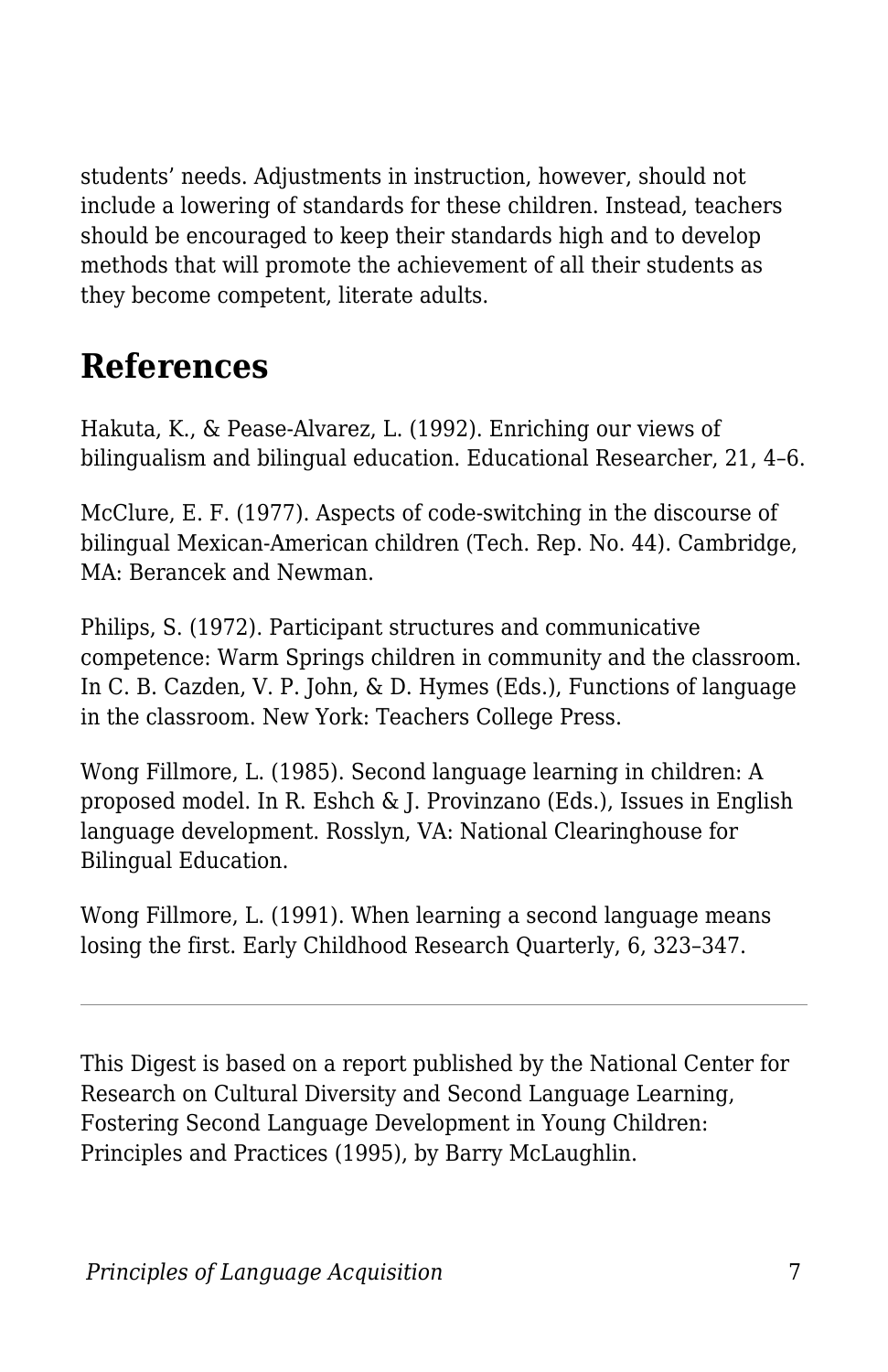This report was prepared with funding from the Office of Educational Research and Improvement, U.S. Dept. of Education, under contract no. RR93002010. The opinions expressed do not necessarily reflect the positions or policies of OERI or ED. ERIC Clearinghouse on Languages and Linguistics 4646 40th Street, NW Washington, DC 20016-1859 (202)362-0700 / (800)276-9834 [eric@cal.org](mailto:eric@cal.org)

#### **Adapted with permission from:**

Teemant, A. & Pinnegar, S. (2007). *Understanding Langauge Acquisition Instructional Guide.* Brigham Young University-Public School Partnership.



Allman, B. (2019). *Principles of Language Acquisition*.

*Principles of Language Acquisition* 8